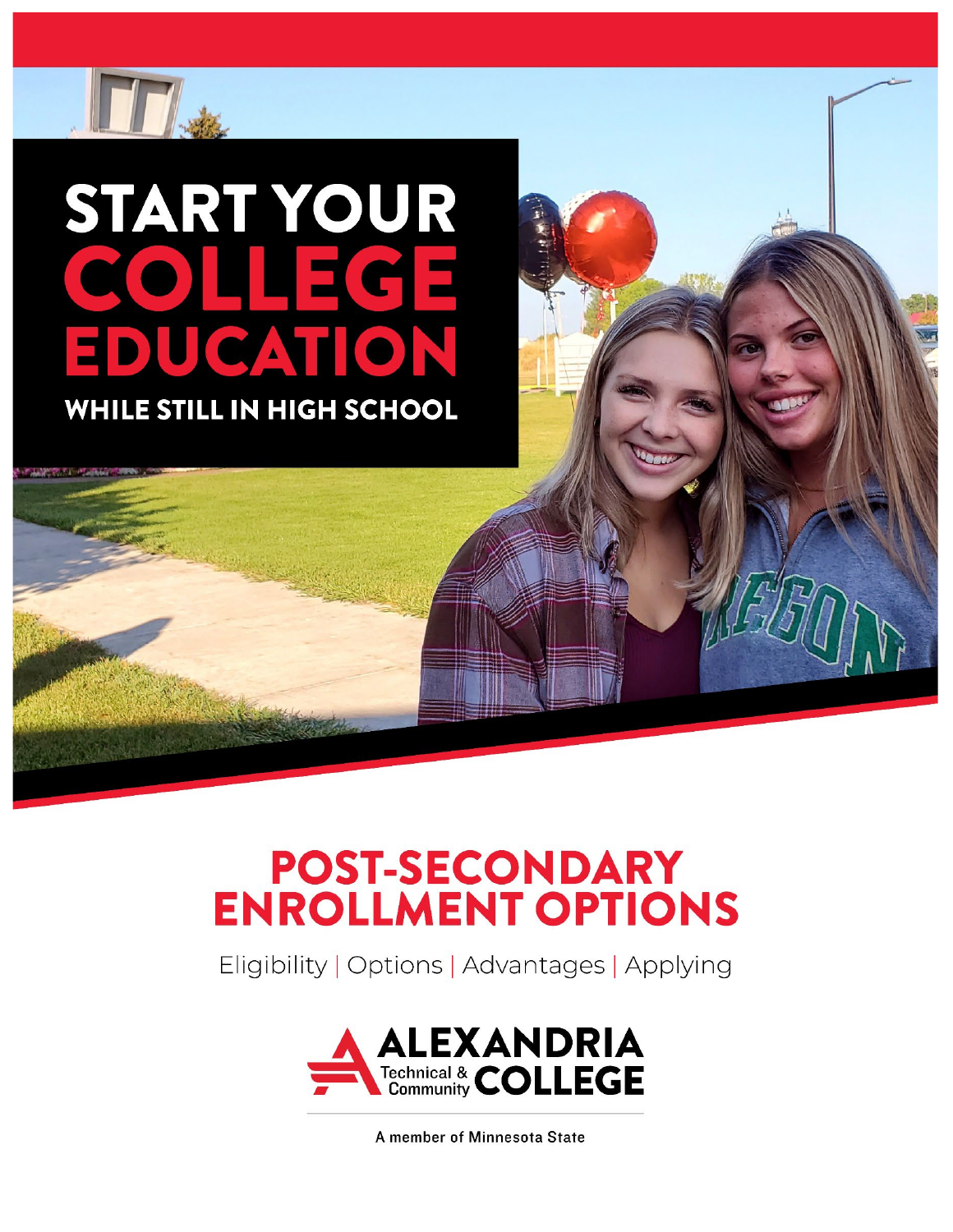#### **PSEO**

Post-Secondary Enrollment Options (PSEO) is a program that offers  $10^{th}$ ,  $11^{th}$ , and  $12^{th}$  grade students the opportunity to take college level courses. The credits earned apply towards both high school graduation and college degree requirements. Tuition and textbooks for college level courses are at no cost for students in the PSEO program. Developed by the Minnesota legislature in 1985, the purpose of the program is to promote rigorous academic pursuits and to provide a wider variety of options to eligible students.

# **Eligibility**

#### **10th Grade Students**

- Students must have received a passing score (proficiency level of "meets or exceeds") on the 8th grade Minnesota Comprehensive Assessment (MCA) in reading, or
- For students who did not take the 8th grade MCA, an Accuplacer reading score of 250 can be substituted.
- Students need to meet specific course eligibility requirements and pre-requisites set by the college.

Students are limited to enrolling in one Career and Technical Education (CTE) course during the first semester of their 10th grade academic year. Students who enroll in an eligible CTE course the first semester of their 10th grade year and receive a grade of "C" or better may enroll in additional courses second semester.

#### **11th and 12th Grade Students**

- Current high school GPA is the primary determining factor.
- If GPA does not meet minimum requirements for grade level, students may provide documentation of Accuplacer, ACT, SAT, or 10<sup>th</sup> grade MCA reading scores to determine eligibility.
- Students must meet all course pre-requisites for the courses they plan to enroll in.

## **Options**

PSEO students have an opportunity to work toward completing:

- Individual courses
- 40 credit MN Transfer Curriculum (MNTC) package
	- o [www.alextech.edu/MNTC](http://www.alextech.edu/MNTC)
- 60 credit AA and AS transfer degrees
	- o [www.alextech.edu/la](http://www.alextech.edu/la-tp)-tp
- Many other certificate, diploma, and AAS degrees
	- o [www.alextech.edu/programs](http://www.alextech.edu/programs)

#### **Advantages**

The advantages of participating in PSEO at ATCC include:

- Assistance and guidance with career and educational planning
- Option to earn a college degree and a high school diploma at the same time
- One-on-one advising with course selection and registration each semester based on individual needs
- Flexibility to choose to be a part-time with as little as one college class or a full-time college student
- Take classes on campus, online, or both
- Ability to participate in high school sports, organizations, and activities regardless of number of college courses/credits enrolled
- May also participate in certain college sports, organizations, clubs, and activities